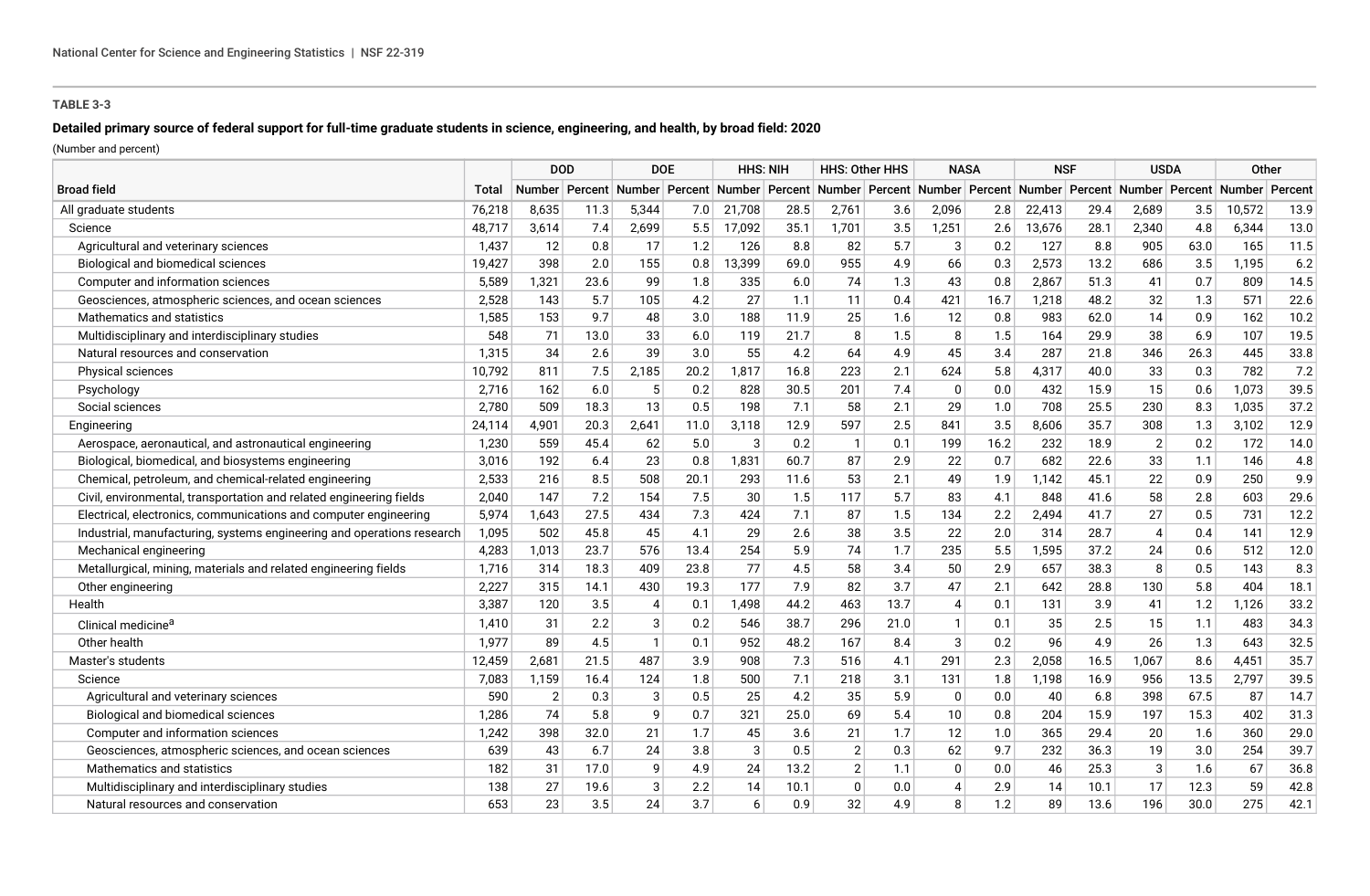## **TABLE 3-3**

# **Detailed primary source of federal support for full-time graduate students in science, engineering, and health, by broad field: 2020**

(Number and percent)

|                                                                           |        | <b>DOD</b> |      | <b>DOE</b>     |         | <b>HHS: NIH</b> |      | <b>HHS: Other HHS</b> |      | <b>NASA</b>                                                                                                     |      | <b>NSF</b> |      | <b>USDA</b>    |      | Other |         |
|---------------------------------------------------------------------------|--------|------------|------|----------------|---------|-----------------|------|-----------------------|------|-----------------------------------------------------------------------------------------------------------------|------|------------|------|----------------|------|-------|---------|
| <b>Broad field</b>                                                        | Total  |            |      |                |         |                 |      |                       |      | Number Percent Number Percent Number Percent Number Percent Number Percent Number Percent Number Percent Number |      |            |      |                |      |       | Percent |
| <b>Physical sciences</b>                                                  | 332    | 55         | 16.6 | 29             | 8.7     | 22              | 6.6  | 3                     | 0.9  | 27                                                                                                              | 8.1  | 98         | 29.5 | 5 <sup>1</sup> | 1.5  | 93    | 28.0    |
| Psychology                                                                | 781    | 61         | 7.8  | 0              | 0.0     | 33              | 4.2  | 46                    | 5.9  | $\mathbf 0$                                                                                                     | 0.0  | 22         | 2.8  | 9              | 1.2  | 610   | 78.1    |
| Social sciences                                                           | 1,240  | 445        | 35.9 | $\overline{2}$ | 0.2     | $\overline{7}$  | 0.6  | 8                     | 0.6  | 8                                                                                                               | 0.6  | 88         | 7.1  | 92             | 7.4  | 590   | 47.6    |
| Engineering                                                               | 3,949  | 1,461      | 37.0 | 363            | 9.2     | 157             | 4.0  | 94                    | 2.4  | 159                                                                                                             | 4.0  | 808        | 20.5 | 84             | 2.1  | 823   | 20.8    |
| Aerospace, aeronautical, and astronautical engineering                    | 362    | 207        | 57.2 | 17             | 4.7     | $\overline{1}$  | 0.3  | $\Omega$              | 0.0  | 45                                                                                                              | 12.4 | 35         | 9.7  | $\Omega$       | 0.0  | 57    | 15.7    |
| Biological, biomedical, and biosystems engineering                        | 184    | 27         | 14.7 | $\overline{2}$ | 1.1     | 67              | 36.4 | 3                     | 1.6  | 8                                                                                                               | 4.3  | 27         | 14.7 | $\overline{7}$ | 3.8  | 43    | 23.4    |
| Chemical, petroleum, and chemical-related engineering                     | 97     | 13         | 13.4 | 20             | 20.6    | $\overline{7}$  | 7.2  | $\Omega$              | 0.0  | 9                                                                                                               | 9.3  | 30         | 30.9 | 3              | 3.1  | 15    | 15.5    |
| Civil, environmental, transportation and related engineering fields       | 506    | 50         | 9.9  | 27             | 5.3     | $\overline{7}$  | 1.4  | 37                    | 7.3  | $\overline{7}$                                                                                                  | 1.4  | 138        | 27.3 | 17             | 3.4  | 223   | 44.1    |
| Electrical, electronics, communications and computer engineering          | 913    | 356        | 39.0 | 81             | 8.9     | 33              | 3.6  | 15                    | 1.6  | 21                                                                                                              | 2.3  | 236        | 25.8 | 4              | 0.4  | 167   | 18.3    |
| Industrial, manufacturing, systems engineering and operations<br>research | 484    | 365        | 75.4 | 10             | 2.1     | 3               | 0.6  | 11                    | 2.3  | $\overline{2}$                                                                                                  | 0.4  | 25         | 5.2  | $\Omega$       | 0.0  | 68    | 14.0    |
| Mechanical engineering                                                    | 866    | 292        | 33.7 | 111            | 12.8    | 24              | 2.8  | 15                    | 1.7  | 49                                                                                                              | 5.7  | 227        | 26.2 | 3              | 0.3  | 145   | 16.7    |
| Metallurgical, mining, materials and related engineering fields           | 161    | 54         | 33.5 | 41             | 25.5    | 5               | 3.1  | 8                     | 5.0  | $\overline{7}$                                                                                                  | 4.3  | 30         | 18.6 | $\overline{2}$ | 1.2  | 14    | 8.7     |
| Other engineering                                                         | 376    | 97         | 25.8 | 54             | 14.4    | 10              | 2.7  | 5                     | 1.3  | 11                                                                                                              | 2.9  | 60         | 16.0 | 48             | 12.8 | 91    | 24.2    |
| Health                                                                    | 1,427  | 61         | 4.3  | 0              | 0.0     | 251             | 17.6 | 204                   | 14.3 | $\mathbf{1}$                                                                                                    | 0.1  | 52         | 3.6  | 27             | 1.9  | 831   | 58.2    |
| Clinical medicine <sup>a</sup>                                            | 715    | 20         | 2.8  | $\Omega$       | 0.0     | 155             | 21.7 | 144                   | 20.1 | $\mathbf{1}$                                                                                                    | 0.1  | 15         | 2.1  | 9              | 1.3  | 371   | 51.9    |
| Other health                                                              | 712    | 41         | 5.8  | $\Omega$       | $0.0\,$ | 96              | 13.5 | 60                    | 8.4  | $\mathbf 0$                                                                                                     | 0.0  | 37         | 5.2  | 18             | 2.5  | 460   | 64.6    |
| Doctoral students                                                         | 63,759 | 5,954      | 9.3  | 4,857          | 7.6     | 20,800          | 32.6 | 2,245                 | 3.5  | 1,805                                                                                                           | 2.8  | 20,355     | 31.9 | 1,622          | 2.5  | 6,121 | 9.6     |
| Science                                                                   | 41,634 | 2,455      | 5.9  | 2,575          | 6.2     | 16,592          | 39.9 | 1,483                 | 3.6  | 1,120                                                                                                           | 2.7  | 12,478     | 30.0 | 1,384          | 3.3  | 3,547 | 8.5     |
| Agricultural and veterinary sciences                                      | 847    | 10         | 1.2  | 14             | 1.7     | 101             | 11.9 | 47                    | 5.5  | $\sqrt{3}$                                                                                                      | 0.4  | 87         | 10.3 | 507            | 59.9 | 78    | 9.2     |
| Biological and biomedical sciences                                        | 18,141 | 324        | 1.8  | 146            | 0.8     | 13,078          | 72.1 | 886                   | 4.9  | 56                                                                                                              | 0.3  | 2,369      | 13.1 | 489            | 2.7  | 793   | 4.4     |
| Computer and information sciences                                         | 4,347  | 923        | 21.2 | 78             | 1.8     | 290             | 6.7  | 53                    | 1.2  | 31                                                                                                              | 0.7  | 2,502      | 57.6 | 21             | 0.5  | 449   | 10.3    |
| Geosciences, atmospheric sciences, and ocean sciences                     | 1,889  | 100        | 5.3  | 81             | 4.3     | 24              | 1.3  | 9                     | 0.5  | 359                                                                                                             | 19.0 | 986        | 52.2 | 13             | 0.7  | 317   | 16.8    |
| Mathematics and statistics                                                | 1,403  | 122        | 8.7  | 39             | 2.8     | 164             | 11.7 | 23                    | 1.6  | 12                                                                                                              | 0.9  | 937        | 66.8 | 11             | 0.8  | 95    | 6.8     |
| Multidisciplinary and interdisciplinary studies                           | 410    | 44         | 10.7 | 30             | 7.3     | 105             | 25.6 | 8                     | 2.0  | 4                                                                                                               | 1.0  | 150        | 36.6 | 21             | 5.1  | 48    | 11.7    |
| Natural resources and conservation                                        | 662    | 11         | 1.7  | 15             | 2.3     | 49              | 7.4  | 32                    | 4.8  | 37                                                                                                              | 5.6  | 198        | 29.9 | 150            | 22.7 | 170   | 25.7    |
| Physical sciences                                                         | 10,460 | 756        | 7.2  | 2,156          | 20.6    | 1,795           | 17.2 | 220                   | 2.1  | 597                                                                                                             | 5.7  | 4,219      | 40.3 | 28             | 0.3  | 689   | 6.6     |
| Psychology                                                                | 1,935  | 101        | 5.2  | 5              | 0.3     | 795             | 41.1 | 155                   | 8.0  | $\mathbf{0}$                                                                                                    | 0.0  | 410        | 21.2 | 6              | 0.3  | 463   | 23.9    |
| Social sciences                                                           | 1,540  | 64         | 4.2  | 11             | 0.7     | 191             | 12.4 | 50                    | 3.2  | 21                                                                                                              | 1.4  | 620        | 40.3 | 138            | 9.0  | 445   | 28.9    |
| Engineering                                                               | 20,165 | 3,440      | 17.1 | 2,278          | 11.3    | 2,961           | 14.7 | 503                   | 2.5  | 682                                                                                                             | 3.4  | 7,798      | 38.7 | 224            | 1.1  | 2,279 | 11.3    |
| Aerospace, aeronautical, and astronautical engineering                    | 868    | 352        | 40.6 | 45             | 5.2     | $\overline{2}$  | 0.2  | $\overline{1}$        | 0.1  | 154                                                                                                             | 17.7 | 197        | 22.7 | $\overline{2}$ | 0.2  | 115   | 13.2    |
| Biological, biomedical, and biosystems engineering                        | 2,832  | 165        | 5.8  | 21             | 0.7     | 1,764           | 62.3 | 84                    | 3.0  | 14                                                                                                              | 0.5  | 655        | 23.1 | 26             | 0.9  | 103   | 3.6     |
| Chemical, petroleum, and chemical-related engineering                     | 2,436  | 203        | 8.3  | 488            | 20.0    | 286             | 11.7 | 53                    | 2.2  | 40                                                                                                              | 1.6  | 1.112      | 45.6 | 19             | 0.8  | 235   | 9.6     |
| Civil, environmental, transportation and related engineering fields       | 1,534  | 97         | 6.3  | 127            | 8.3     | 23              | 1.5  | 80                    | 5.2  | 76                                                                                                              | 5.0  | 710        | 46.3 | 41             | 2.7  | 380   | 24.8    |